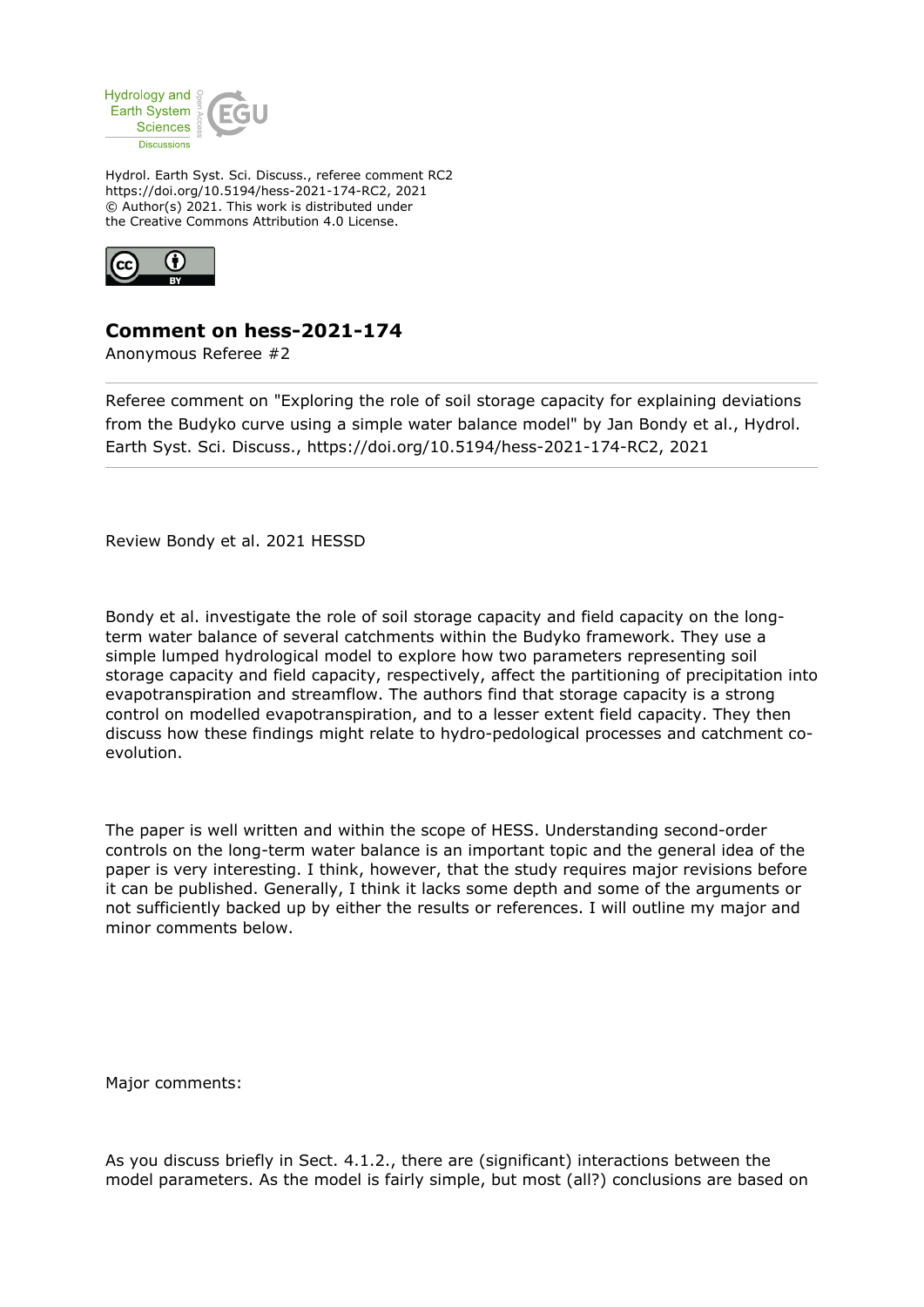varying the model parameters, I think it would be good to spend some more time on exploring parameter interactions (e.g. by performing a more thorough sensitivity analysis), not just of the two main parameters, but of all four parameters. How important are the other two parameters for the water balance of the model? How realistic is it to fix three parameters and vary the fourth with respect to real systems (in which potentially only certain combinations of parameters occur)? This is particularly important for your discussion of co-evolution later in the manuscript: is a model with three fixed parameters and one varied parameter really representing a meaningful evolutionary trajectory?

I would also be more cautious when it comes to interpreting the parameter values. You look at a simple lumped model, so I wonder if there's a way to be more convincing about what these parameters actually mean. There is some discussion about their range being reasonable, but I think that's all a bit too general, and does not relate explicitly to any of the catchments you studied here. You could use some catchment attributes (e.g. soil texture) to see whether the optimised parameters match what you would expect from independent data or expert knowledge (e.g. are the calibrated parameter values different for catchments with sandy/silty/clayey soils?).

You justify using a (nowadays) rather small sample by saying that you want to focus on 16 distinctly different catchments. But then there is very little discussion or information about the catchments you study, except for the climatic attributes shown in Fig. 1. I miss a more detailed description of the catchments studied, in particular as a way to back up the model results with some real world system characteristics. Because if the catchments are selected based primarily on (widely available) climatic attributes, then I wonder why you didn't use a larger sample of catchments to obtain more robust conclusions.

I am not convinced by the idea of co-evolution, at least how it is presented here. I think this section needs much more supporting evidence than a relatively simple modelling experiment (which mostly focuses one variable parameter). I think a more in-depth discussion about the catchments you study would help in that respect (see also my comment above). You cite a few papers, but Hartmann et al. (2020), for instance, look at pro-glacial moraines, and you use it to back up the very general statement that "Both porosity and the fraction of silt and clay increase with time".

I am also wondering over what time scales such a co-evolution might happen. This is something many discussions about co-evolution do not mention explicitly. Many of the catchments you study are in areas that are perhaps not directly impacted by water abstractions etc. right now, but they've been impacted by humans for a long time. For example, the catchments in the south east of BW are in an area with a lot of agriculture, and also the Black Forest has been heavily impacted/managed in many areas. How does such a long history of agriculture or forestry affect co-evolution?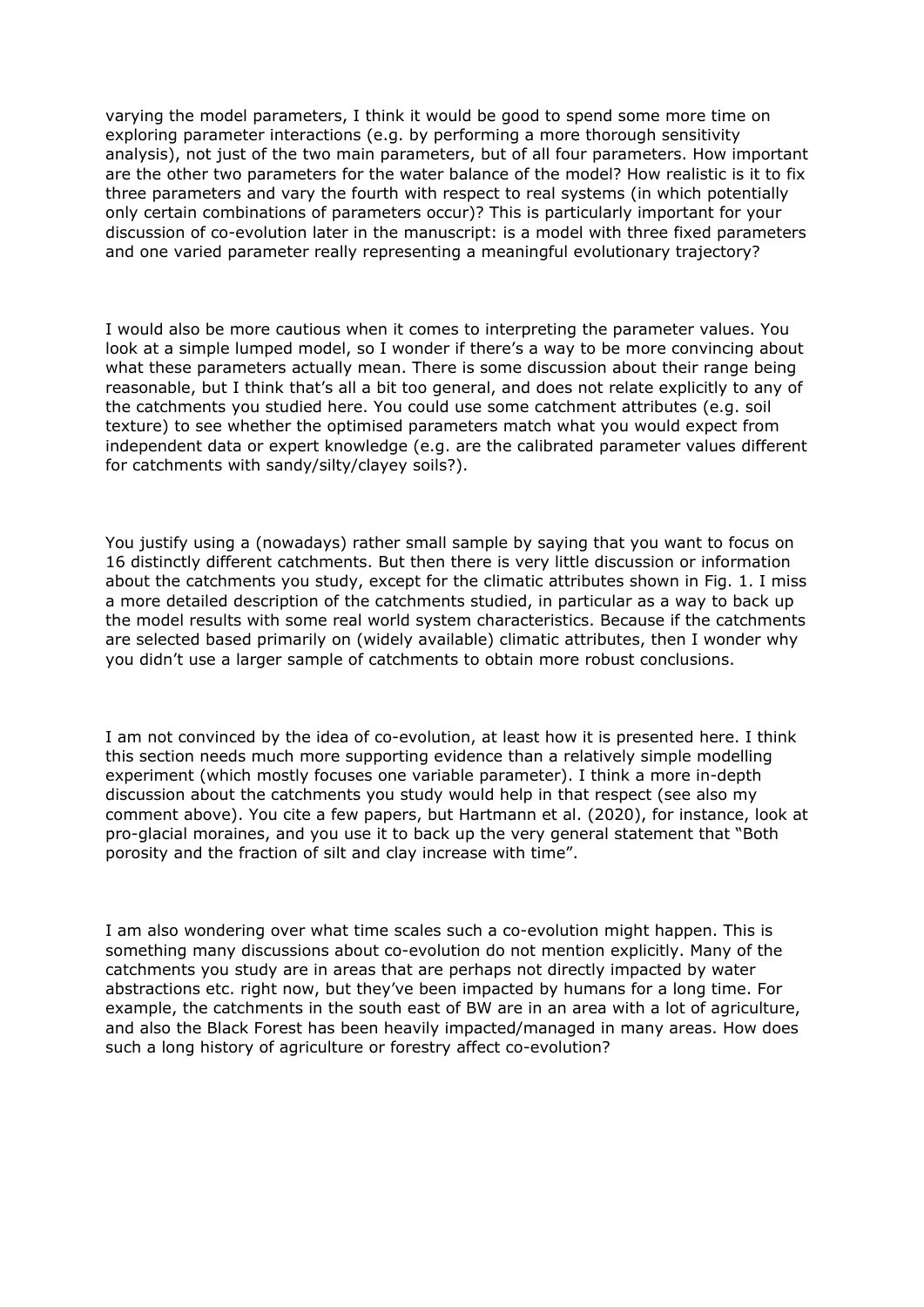Minor comments:

There are a few typos, which I won't list individually, but I would suggest to reread the manuscript carefully

L.9: I would write "Budyko framework" instead of "Budyko curve"

L.10: I suggest writing validated instead of verified (also in L.36)

L.10. "wide range of climates and settings" – what kind of settings?

L.17: I suggest defining evaporation ratio (as ET/P) here instead of introducing the acronym

L.33: Perhaps a bit picky, but stating that Budyko "observed a considerable degree of clustering around the Budyko curve" sounds a bit odd, as he probably didn't think of it as the "Budyko curve".

L.37 and following: I like the idea of presenting how you came up with the project by looking at Peruvian catchments, but in the end you only use one catchment in Peru. Weren't there more Peruvian catchments available?

Table A-1: It would be interesting to also know the names of the rivers/gauging stations.

Section 2.4: What exactly is the special similarity to HBV? The model just seems to be one (of many) bucket-type models.

L.223: Why did you not use daily values to calculate KGE?

Why did you not choose an independent evaluation period to ensure the model isn't overfitted (e.g. a 15y-15y split)?